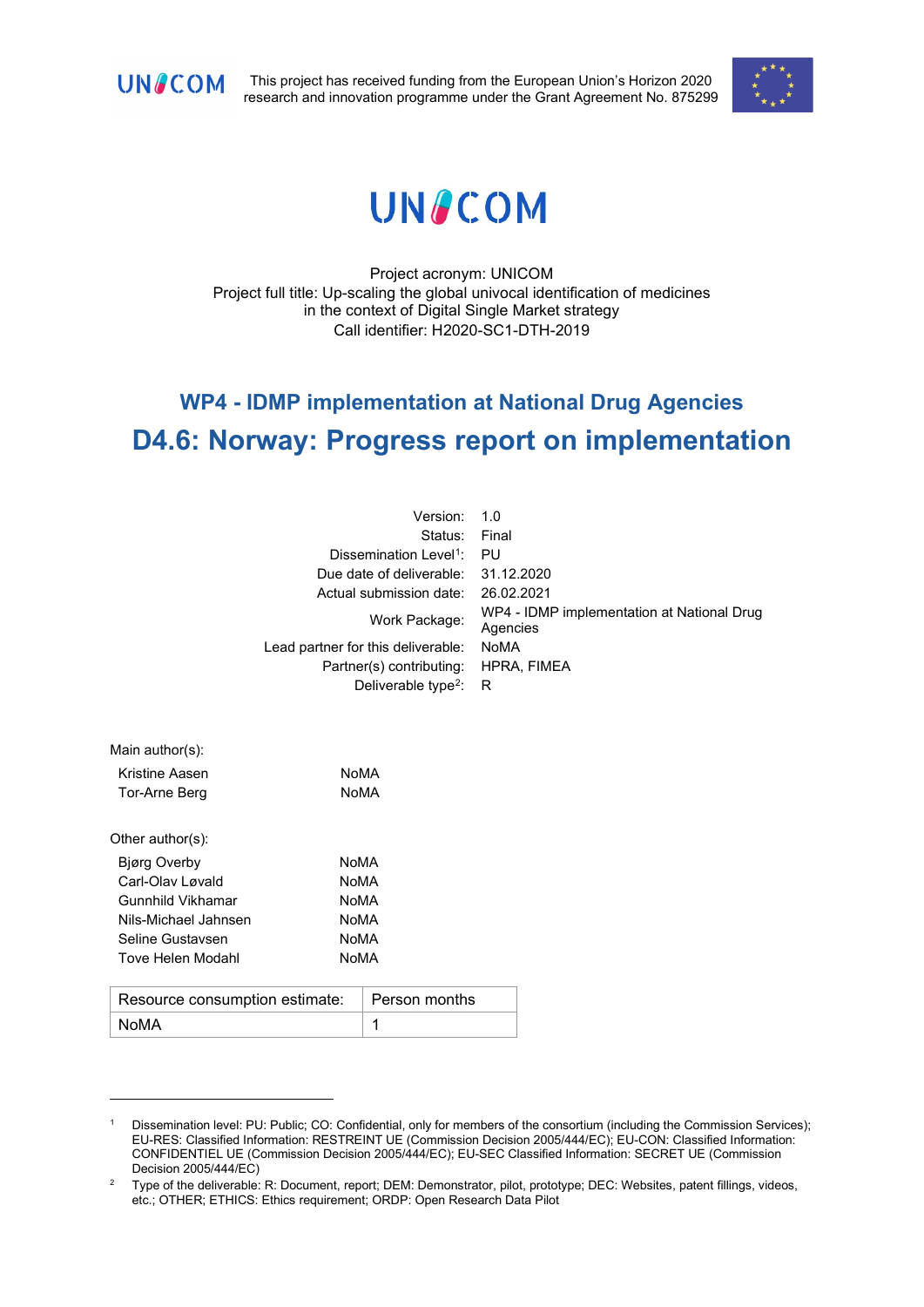## **Revision history**

| <b>Version</b> | <b>Date</b> | <b>Changes made</b>                                                                      | <b>Author(s)</b>                                                                                |
|----------------|-------------|------------------------------------------------------------------------------------------|-------------------------------------------------------------------------------------------------|
| 0.1            | 21.01.2021  | Draft created, structure and responsible author<br>suggested                             | Kristine Aasen                                                                                  |
| 0.2            | 25.01.2021  | Added sections about Products of responsibility,<br>Core Business, Principles            | Kristine Aasen                                                                                  |
| 0.2            | 25.01.2021  | Added sections about Status Products (NoMA's<br>PMS) and Pharmaceutical dose form in RMS | Gunnhild Vikhamar                                                                               |
| $0.3 - 0.8$    | 29.01.2021  | Added sections throughout the document                                                   | Bjørg Overby, Carl-Olav<br>Løvald, Nils-Michael Jansen,<br>Tove Helen Modahl, Kristine<br>Aasen |
| 0.9            | 4.2.2021    | Finalizing version ready for review                                                      | Tor-Arne Berg                                                                                   |
| 1.0            | 19.2.2021   | Final version after review From HRPA and FIMEA                                           | Tor-Arne Berg                                                                                   |
| 1.0            | 26.02.2021  | Final check and submission                                                               | <b>EMP</b>                                                                                      |

### **Statement of originality**

This deliverable contains original unpublished work except where clearly indicated otherwise. Acknowledgement of previously published material and of the work of others has been made through appropriate citation, quotation or both.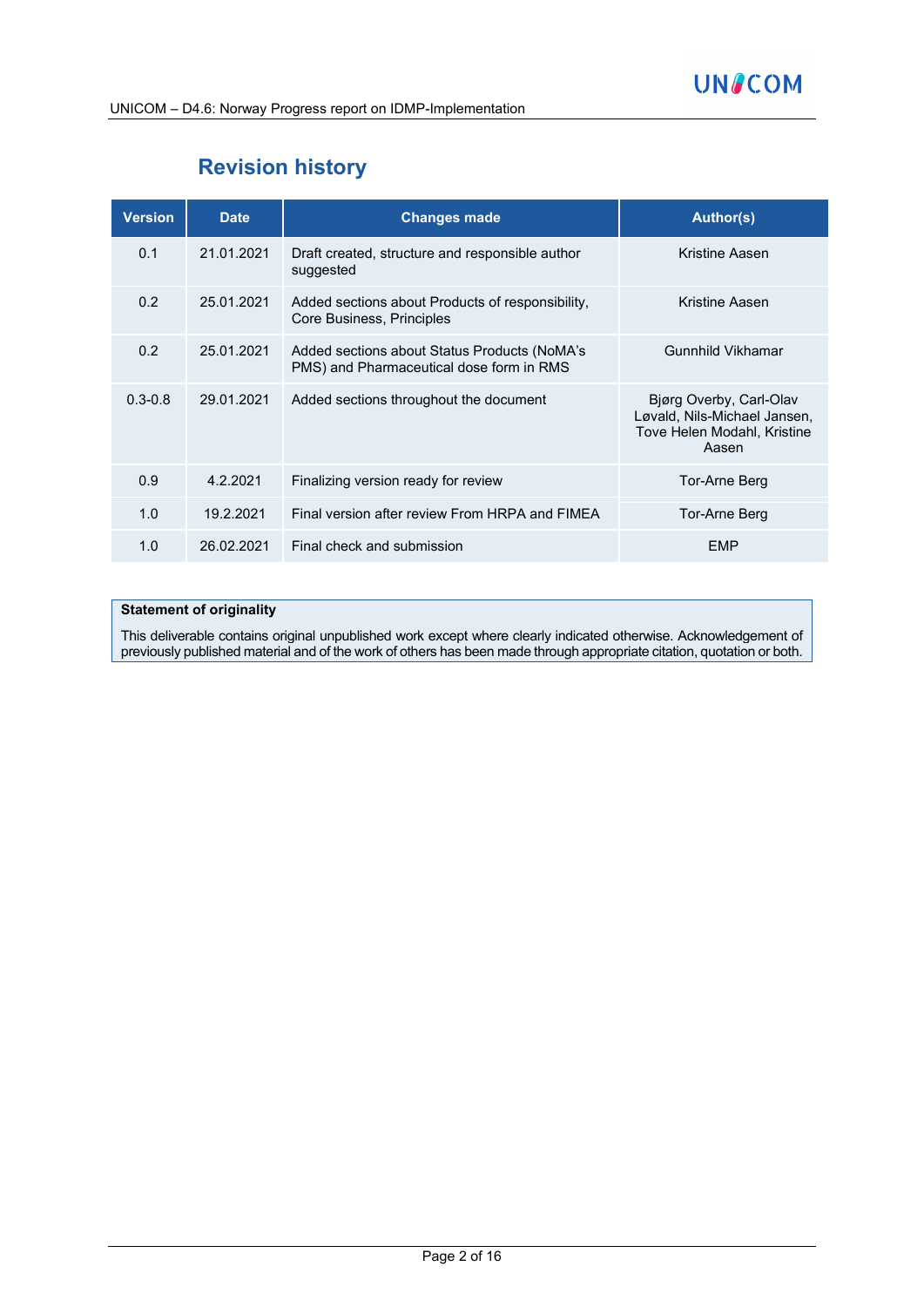## **Deliverable abstract**

Norway Progress report on refactoring or new build of national IT systems, migration of national data, and data interfaces to EMA's SPOR.

This Progress report describes NoMA's progress in refactoring and/or developing new national ITsystems regarding Substances, Medicinal Products, Organisations and Referentials (SPOR) including EMA SPOR-interoperability and implementation of IDMP.

Norway will perform this implementation as a part of the DELE-project, which was established in the fall 2019. After a long procurement process, NoMA chose our new strategic IT-partner in October 2020, and is now planning the establishment of a new IT-platform upon which the new solutions and services will be developed.

NoMA has already started mapping and cleansing data between current databases and systems towards new IDMP-compliant services through the SAFEST-project, which will be merged with the DELE platform and project.

Keywords: NoMA, DELE, SAFEST, IDMP, SPOR, EMA, SNOMED, FHIR, ISO

This document contains material, which is the copyright of the members of the UNICOM consortium listed above, and may not be reproduced or copied without their permission.

The commercial use of any information contained in this document may require a license from the owner of that information.

This document reflects only the views of the authors, and the European Commission is not liable for any use that may be made of its contents. The information in this document is provided "as is", without warranty of any kind, and accept no liability for loss or damage suffered by any person using this information.

© 2019-2023. The participants of the UNICOM project.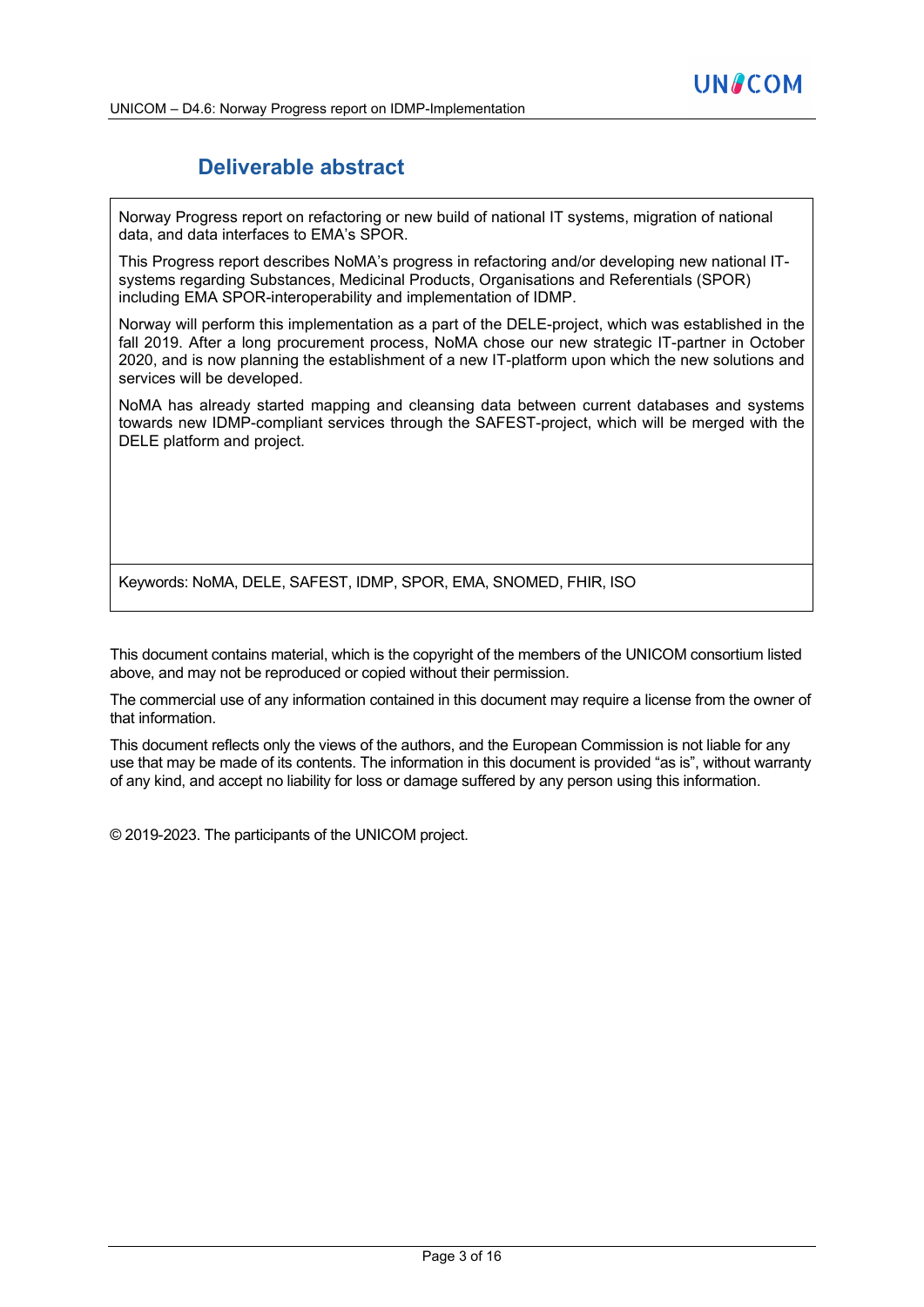## **TABLE OF CONTENTS**

| 1              |           |                                                                                       |  |  |
|----------------|-----------|---------------------------------------------------------------------------------------|--|--|
| $\overline{2}$ |           |                                                                                       |  |  |
|                | 2.1       |                                                                                       |  |  |
|                | 2.2       |                                                                                       |  |  |
|                | 2.3       |                                                                                       |  |  |
|                | 2.4       |                                                                                       |  |  |
| 3              |           |                                                                                       |  |  |
|                | 3.1       |                                                                                       |  |  |
|                | 3.2       |                                                                                       |  |  |
|                | 3.3       |                                                                                       |  |  |
|                | 3.4       |                                                                                       |  |  |
|                | 3.5       |                                                                                       |  |  |
|                | 3.6       |                                                                                       |  |  |
|                | 3.7       |                                                                                       |  |  |
| 4              |           |                                                                                       |  |  |
|                | 4.1       |                                                                                       |  |  |
|                | 4.2       |                                                                                       |  |  |
|                | 4.3       |                                                                                       |  |  |
|                | 4.3.1     |                                                                                       |  |  |
|                | $\bullet$ |                                                                                       |  |  |
|                | 4.4       |                                                                                       |  |  |
|                | 4.5       |                                                                                       |  |  |
|                | 4.5.1     |                                                                                       |  |  |
|                | 4.5.2     |                                                                                       |  |  |
| 4.5.3<br>15    |           | Strength pr concentration/presentation in Manufactured Item vs Pharmaceutical product |  |  |
|                | 4.6       |                                                                                       |  |  |
|                | 4.7       |                                                                                       |  |  |

## **LIST OF FIGURES**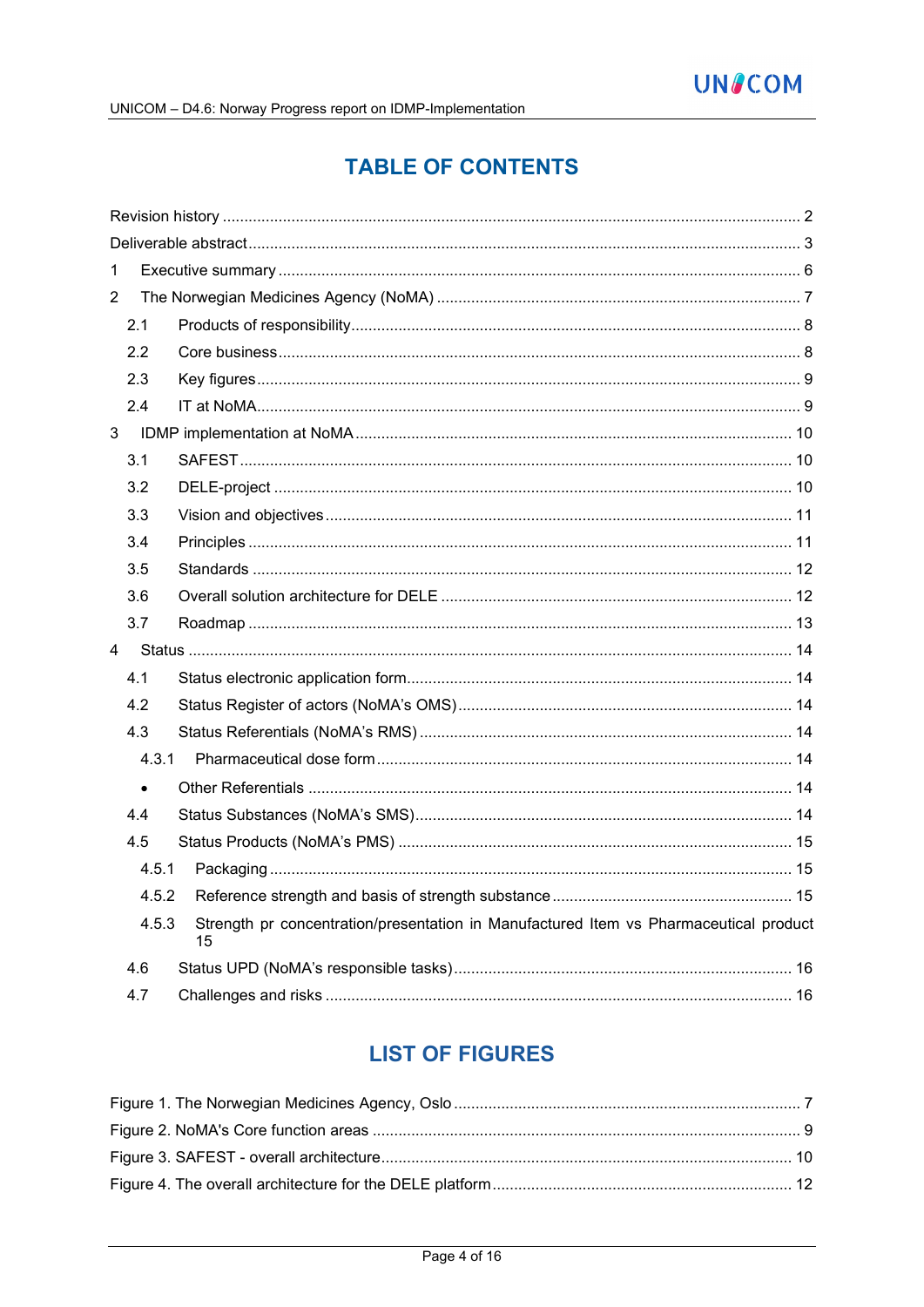### List of abbreviations

| <b>Abbreviation</b> | <b>Complete form</b>                                                                                                                                                                                                                        |
|---------------------|---------------------------------------------------------------------------------------------------------------------------------------------------------------------------------------------------------------------------------------------|
| <b>BoSS</b>         | <b>Basis of Strength Substance</b>                                                                                                                                                                                                          |
| eAF                 | <b>Electronic Application Form</b>                                                                                                                                                                                                          |
| <b>EMA</b>          | European Medicines Agency                                                                                                                                                                                                                   |
| <b>HMA</b>          | <b>Heads of Medicines Agencies</b>                                                                                                                                                                                                          |
| laaS                | Infrastructure-as-a-Service                                                                                                                                                                                                                 |
| <b>IDMP</b>         | <b>Identification of Medicinal Products</b>                                                                                                                                                                                                 |
| <b>ISO</b>          | International Organization for Standardization                                                                                                                                                                                              |
| <b>NCA</b>          | <b>National Competent Authority</b>                                                                                                                                                                                                         |
| <b>NoMA</b>         | The Norwegian Medicines Agency                                                                                                                                                                                                              |
| <b>OMS</b>          | <b>Organisation Management Services</b>                                                                                                                                                                                                     |
| PaaS                | Platform-as-a-Service                                                                                                                                                                                                                       |
| <b>PMS</b>          | <b>Product Management Services</b>                                                                                                                                                                                                          |
| <b>RMS</b>          | <b>Referentials Management Services</b>                                                                                                                                                                                                     |
| <b>SMS</b>          | <b>Substance Management Services</b>                                                                                                                                                                                                        |
| <b>SPOR</b>         | EMA's service delivering quality data management services for substances,<br>products, organisations and referentials (SPOR) to power EU regulatory<br>activities. The four SPOR data management services are: SMS, PMS. OMS,<br><b>RMS</b> |
| <b>UPD</b>          | <b>Union Product Database</b>                                                                                                                                                                                                               |
| <b>WP</b>           | Work package                                                                                                                                                                                                                                |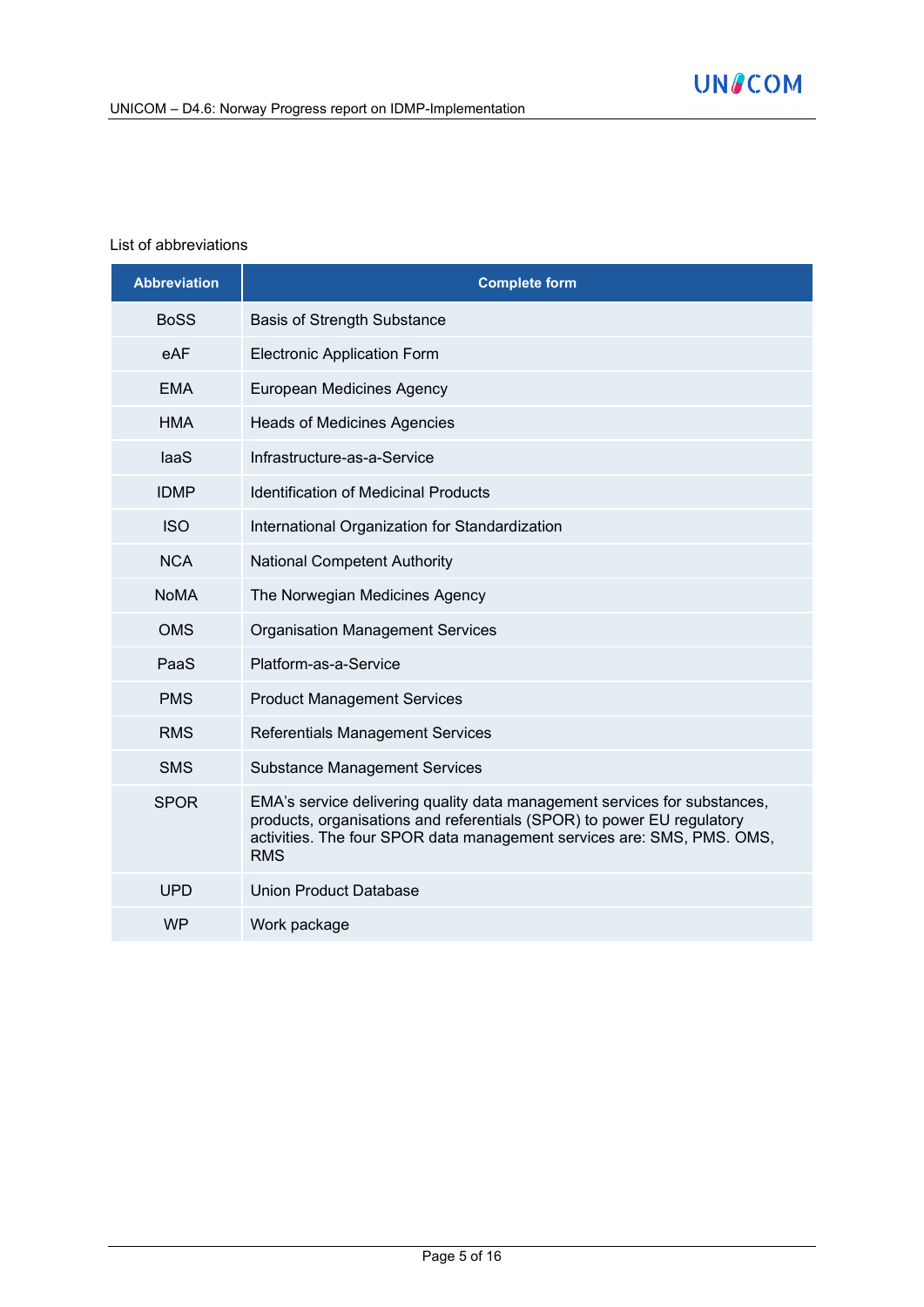## **1 Executive summary**

This Progress report describes NoMA's progress in refactoring and/or developing new national ITsystems regarding Substances, Medicinal Products, Organisations and Referentials (SPOR) including EMA SPOR-interoperability and implementation of IDMP.

Norway will perform this implementation as a part of the DELE-project, which was established in the fall 2019. After a long procurement process, NoMA chose the new strategic IT-partner in October 2020, and is now planning the establishment of a new IT-platform upon which the new solutions and services will be developed.

The one most important goal of the new DELE Platform is to fully optimize the effect of the common European initiatives including the SPOR data services and IDMP standards and fulfil our obligations and commitment to the European cooperation.

However, NoMA started already in February 2019 a project called SAFEST with a vision to offer prescription support and distribute structured data of high quality about all medicinal products to Norwegian hospitals. SAFEST is built up on the IDMP data model and FHIR is being used for data exchange.

During 2021 SAFEST shall be integrated with DELE and a plan for migrating the solution to the new platform will be worked out.

Together the DELE and the SAFEST projects will give NoMA the opportunity to fully deliver within the UNICOM scope and timeline as well as our national goals and objectives regarding offering high quality information to the Norwegian health sector and patients.

The next updates of this document are expected in month M26, M38 and M48.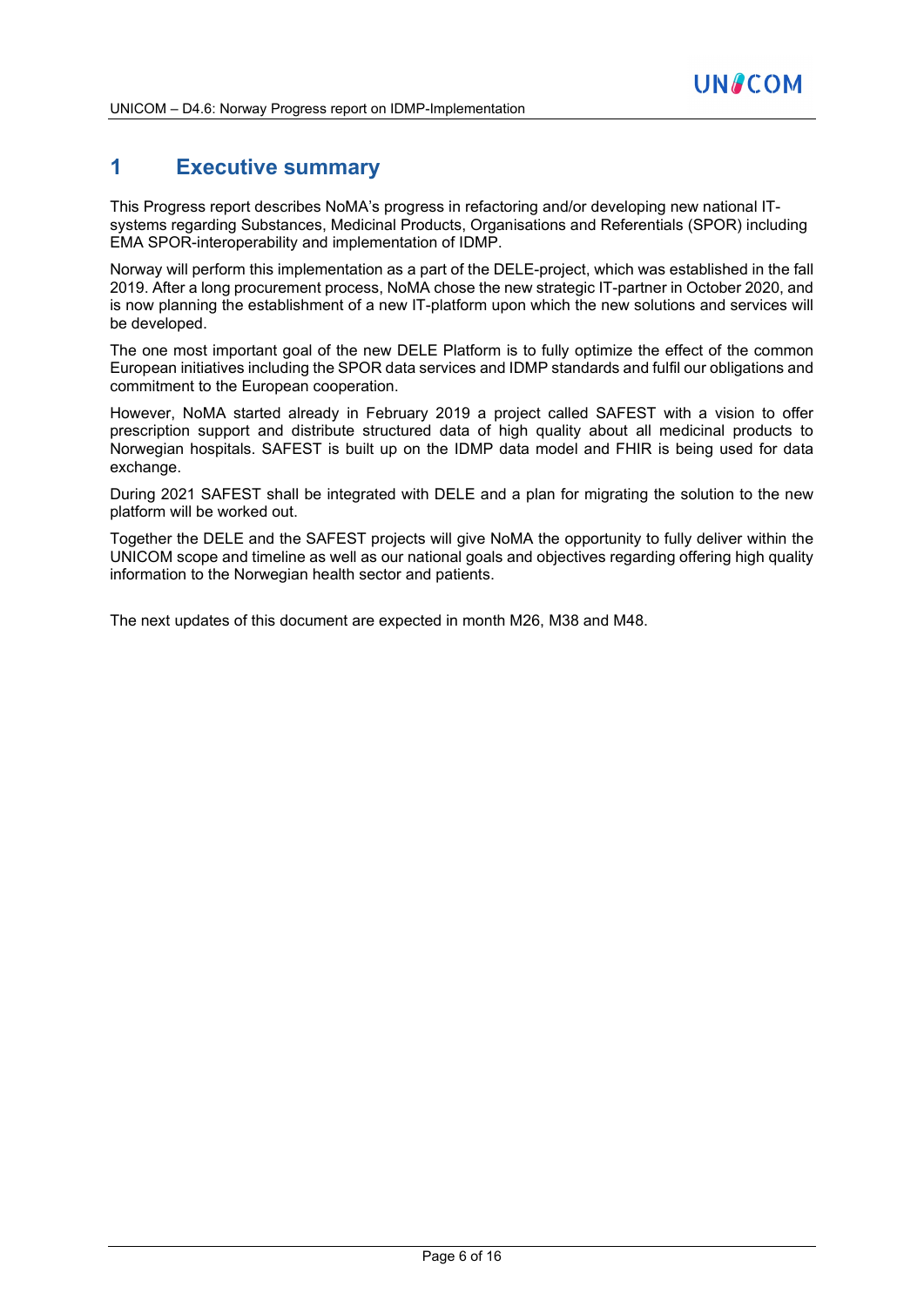## **2 The Norwegian Medicines Agency (NoMA)**

The Mission of The Norwegian Medicines Agency (NOMA) is to evolve and safeguard public and animal health by ensuring the efficacy, quality and safety of medicines and to administer and enforce the medical devices regulation.

NOMA is an agency under the Ministry of Health and Care Services.



**Figure 1.** The Norwegian Medicines Agency, Oslo

#### **Our goals**

- ► Ensure that medicines are safe and effective.
- ► Ensure that the population has access to medicines regardless of ability to pay.
- ► Ensure the correct medicinal and economical use of medicines.
- ► Ensure the use of cost-effective medicines.
- ► Ensure that medical devices placed on the market and put into service in Norway meet the regulatory requirements

#### **Our tasks**

Assessment of medicines:

- ► Assess medicines and issue market authorisations.
- ► Assess clinical trials regarding medicines and medical devices
- ► Administration of the pharmaceutical distribution chain
- ► Authorise the manufacturing, import, sale and distribution of medicines.
- ► Classify products as medicines, narcotics or doping substances.
- ► Authorise the use of medicines that do not have market authorisation.
- ► Administer the narcotics and doping regulations and authorise the import and export of narcotics.

Pharmacoeconomics:

- ► Determine the price of prescription medicines.
- ► Determine medicines that should be included in the general reimbursement scheme.
- ► Evaluate cost effectiveness of medicines used in the specialist health service.
- ► Charge fees as regards revenues from sale of medicines, offer operational support and freight reimbursement to pharmacies in addition to preparing pharmacy statistics.

Supervision:

- ► Pharmacovigilance
- $\blacktriangleright$  Supervise clinical trials
- ► Supervise manufacturers, blood banks, importers, wholesalers and pharmacies
- ► Supervise the marketing of medicines
- ► Handle safety deficiencies regarding medicines and medical devices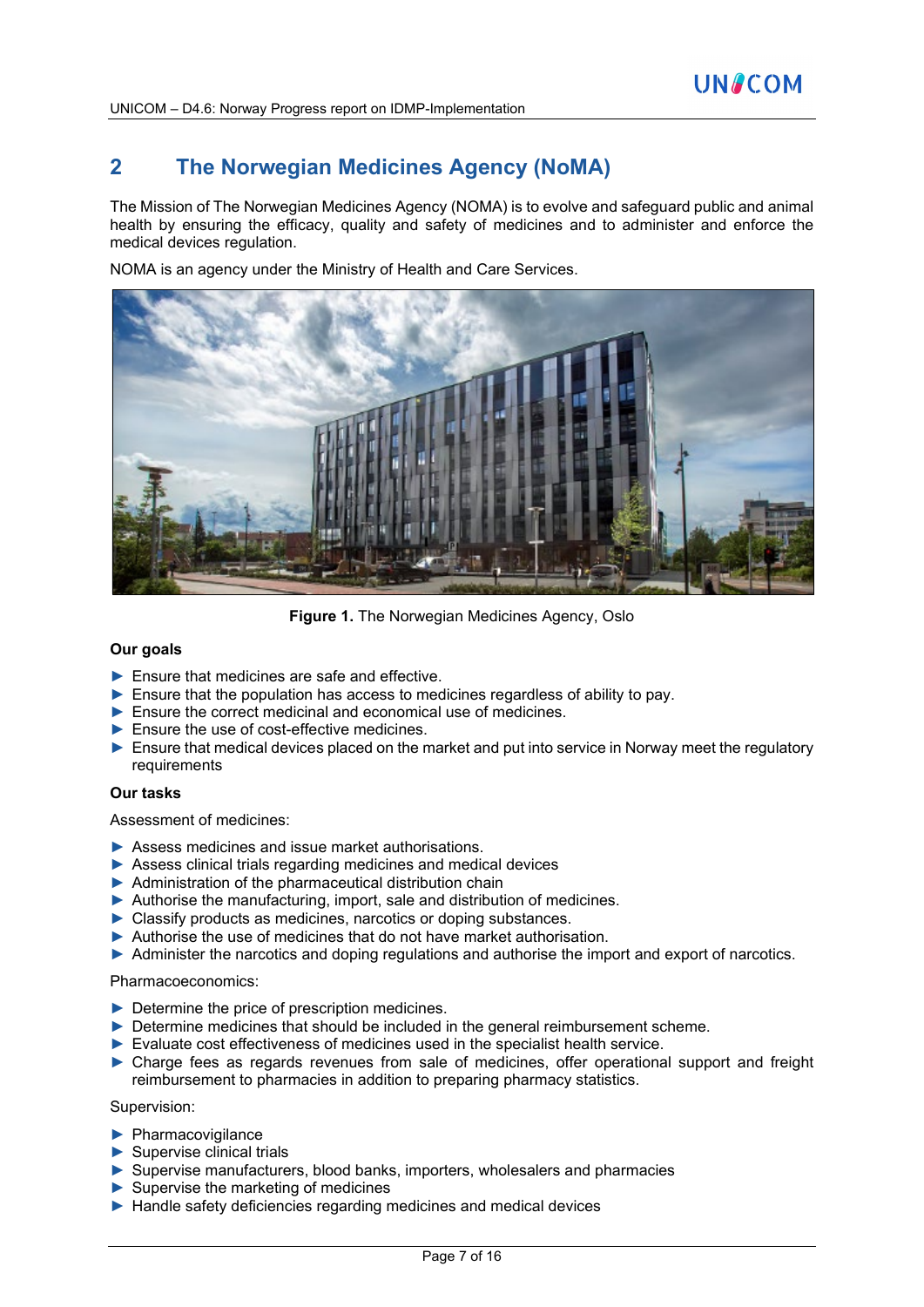- ► Batch release
- ► Conduct laboratory analyses

Medical information:

- ► Provide information on correct medicinal and sound economical use of medicines to doctors and other prescribers.
- ► Provide information regarding regulations and procedures to MA holders, manufacturers, importers, wholesalers and pharmacies.
- ► Provide the general public with advice on the safe use of medicines.
- ► Medical devices:
- ▶ Administer, interpret and enforce the medical devices legislation
- ► Provide information and guidance regarding the medical devices regulations to manufacturers, importers, wholesalers and users
- ► Monitoring of the market and the actors involved

International cooperation:

- ► Represent Norway in EU scientific committees and working parties, and other international bodies such as the United Nations and EDQM.
- ► Participate in the European co-operation between Competent Authorities for medical devices, EU committees and working groups
- ► Make assessments of medicines on behalf of The European Medicines Agency.
- $\blacktriangleright$  Take part in the development of European medicines and medical devices regulations.

## **2.1 Products of responsibility**

NoMA is responsible for the following products:

- ► Medicines for humans
- $\blacktriangleright$  Medicines for animals
- ► Medical devices
- ► Traditional plant-based medicines
- ► Homeopathics
- ► Narcotics
- ► E-Cigarettes

## **2.2 Core business**

NoMA's core business is analysed and grouped into seven functional areas:

- ► Inspections of actors
- ► Permissions for actors
- ► Assessing and guiding clinical trials
- ► Marketing authorisation and product registration
- $\blacktriangleright$  Pricing and financing
- ► Prescription support services and distribution of medical products data
- $\blacktriangleright$  Following up products in use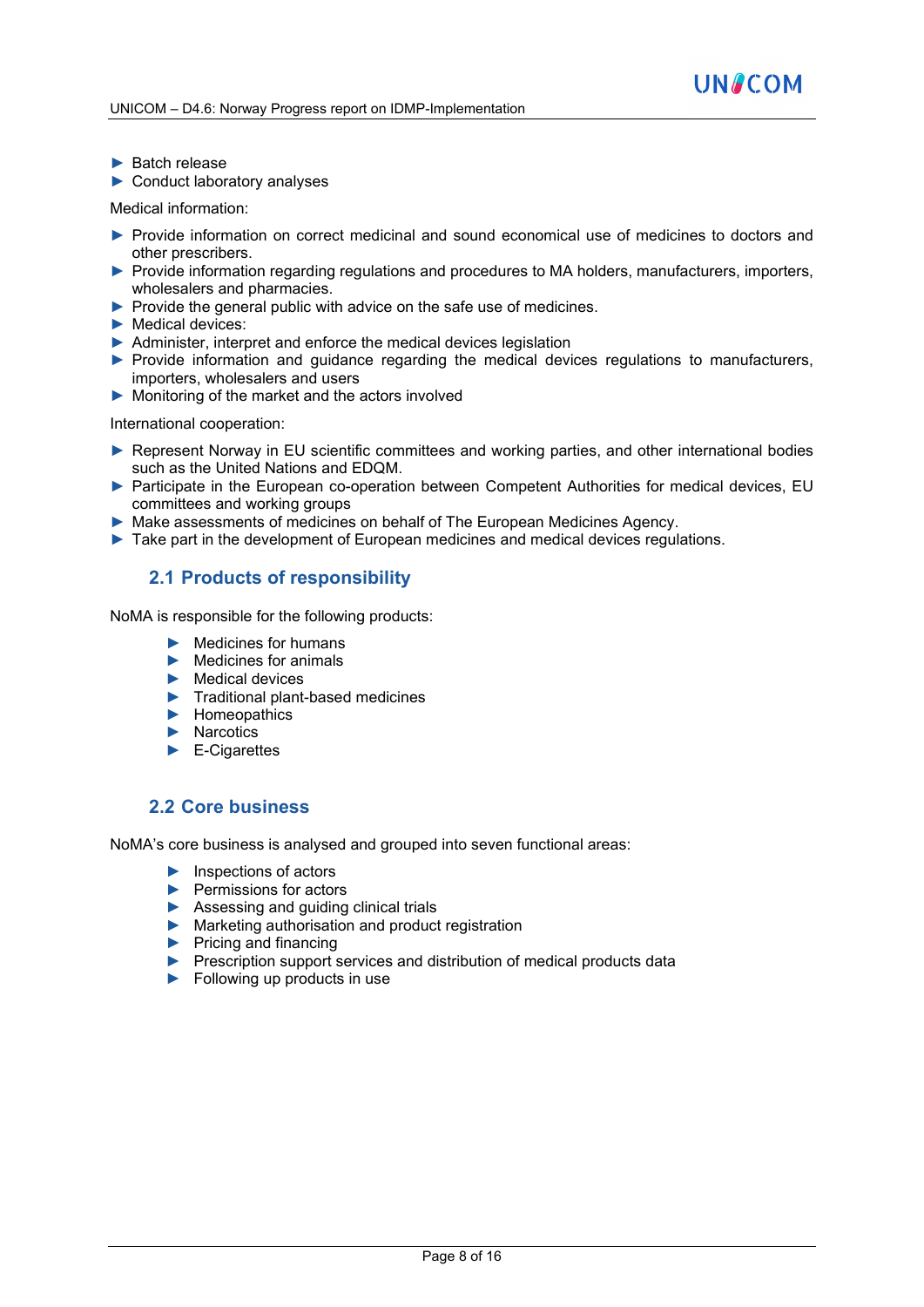#### UNICOM – D4.6: Norway Progress report on IDMP-Implementation



2021.01.25

**Figure 2.** NoMA's Core function areas

## **2.3 Key figures**

- ► Number of Medicinal products
	- ▶ 20 000 Licensed Marketing Authorisations in Norwegian National Registry, withdrawn approx. 45 000
- ► Number of Substances
	- ► 6 900 (published) in Norwegian National Registry
- ► Number of Organisations
	- ► Approx. 8 600 instances in our contact register, which includes pharmacies, whole sales, MA-holders, NCAs and more. Incudes both organisations and locations.
- ► Number of Referential Lists
	- ► Main local system contains approx. 75 Referential Lists, 2 have RMS-mappings (Pharmaceutical dose form and Container)

## **2.4 IT at NoMA**

A part of NoMA's IT strategy is «renting not owning», which means that both IT operations and development have been outsourced. Due to this, NoMA's IT unit is quite small, consisting of an IT manager, an enterprise architect, a test manager, a CISO, and five application managers.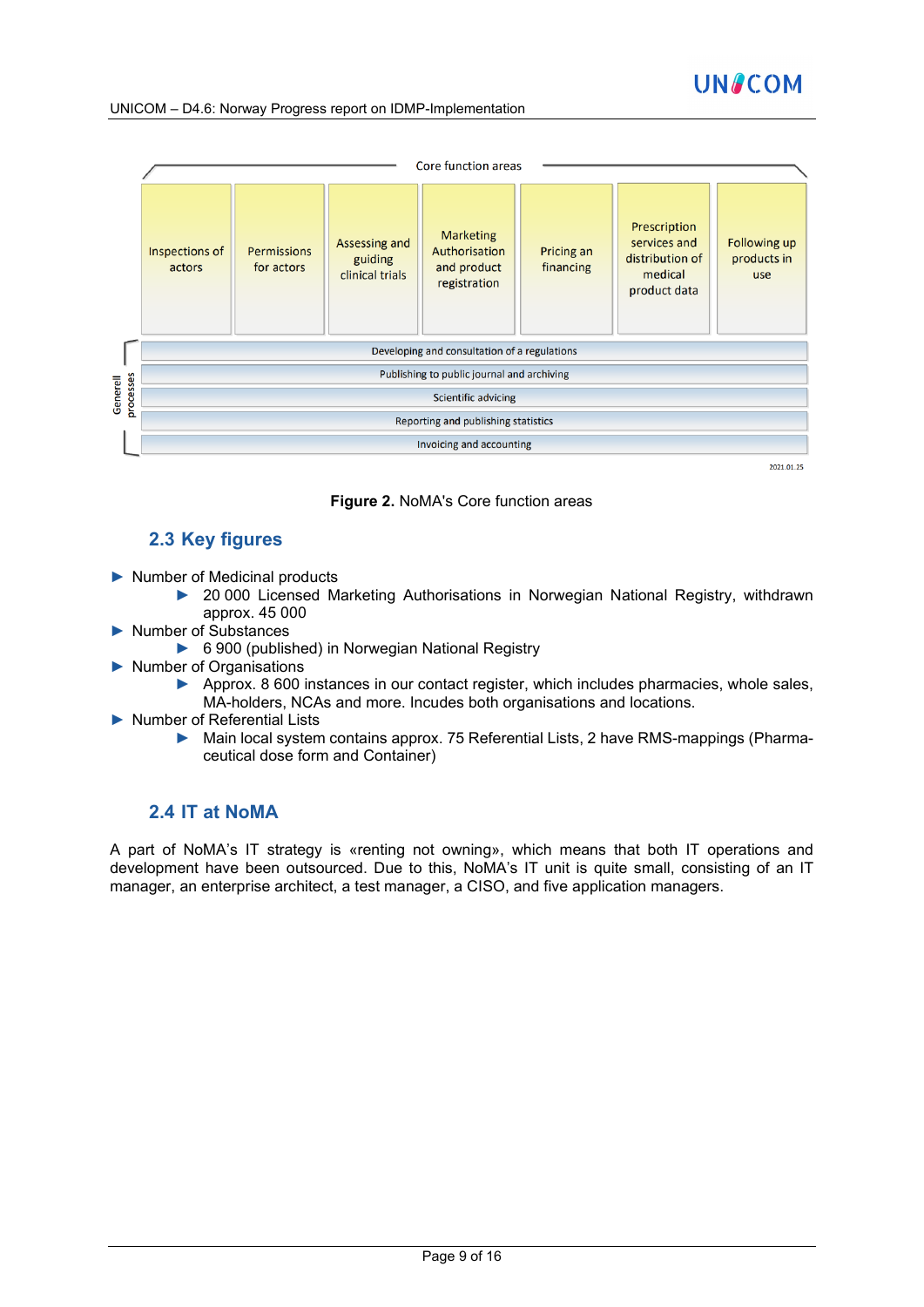## **3 IDMP implementation at NoMA**

According to the commitments through participating in work package 4 (WP4), NoMA will realise use of IDMP through a project called DELE (Norwegian for "Sharing"). DELE was established as a project in the fall 2019 after a planning face from spring 2018 and consequential market dialogue thereafter.

However, NoMA started already in February 2019 a project called SAFEST with a vision to offer prescription support and distribute structured data of high quality about all medicinal products to Norwegian hospitals. The hospitals had a need of one source for such information, to reduce time consuming manual work, to heighten the quality of the data and to reduce risk for incorrect medication of the patients. SAFEST is built up on the IDMP data model and FHIR is being used for data exchange.

During 2021 SAFEST will be a subproject in DELE and a plan for migrating the solution to the new platform will be worked out.

## **3.1 SAFEST**

SAFEST will give the Norwegian hospitals one source to medical product data. Data from our internal, legacy product register, Athene, is exported to the Integration component ITX. The same component is used for importing data from external data sources. In the Core component all data are compiled and transformed to IDMP. The Distribution component offers a regulatory FHIR-profile, which can be used by the hospitals in medication of patients.



**Figure 3.** SAFEST - overall architecture

## **3.2 DELE-project**

NoMA has through an extensive tender process established the DELE project. The main purpose of the DELE project is to modernize and further digitize NoMA's business processes using a new and flexible and configurable system platform.

An important part of the modernization is the transition from legacy data models and formats to solutions based on IDMP, FHIR, ATC, SNOMED-CT and other commonly used and agreed standards.

The DELE project will replace existing systems, as well as improving and extending system support for processes that currently do not have system support.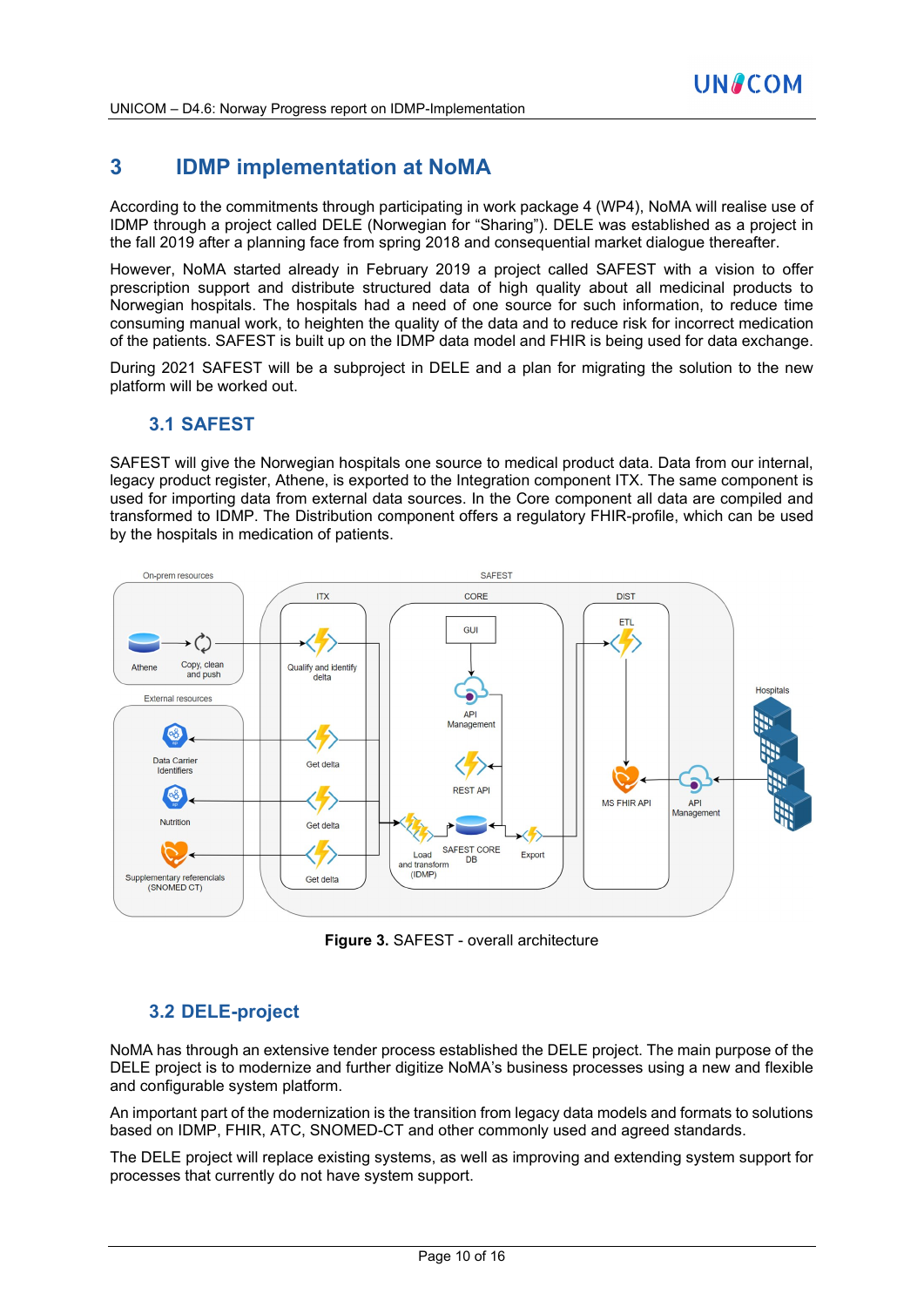## **3.3 Vision and objectives**

The vision for DELE-project is to establish er new coherent platform for sharing data, information, and knowledge so that we can:

- ► **Strengthen cooperation and collaboration with other European authorities**
	- Integration with relevant external data sources (National sources, EMA, WHO, etc.) so that NoMA can operate on a common data foundation
	- o Integration with external collaboration and cooperation solutions in order to improve work flow and flow of data between external parties and NoMA
	- o Exchange of information based on structured data, in order to avoid manual data updates
	- $\circ$  Emails and other messaging directly linked to cases instead of personal inboxes, in order to have communication documented on the case

#### ► **Improve internal case handling**

- $\circ$  Move from a document centric to data centric way of working, in order to provide more time for high quality case handling work
- o Automate in order to spend less time on routine work
- $\circ$  Improve processes to work more efficiently<br> $\circ$  Resource allocation in order for better reso
- Resource allocation, in order for better resource usage
- $\circ$  Dynamic case handling tools that can accommodate process changes  $\circ$  Data *l* information reuse avoid manual moving of data
- Data / information reuse avoid manual moving of data
- o Access to relevant information to support case handling
- $\circ$  Solutions based on international standards (e.g. IDMP / SPOR)<br> $\circ$  Collaboration functionality for both internal and external collabor
- Collaboration functionality for both internal and external collaboration, and data interchange

#### ► **Make information / data more available to external consumers**

- o Making information / data available, and provide guidance, in order to make it easier for external parties to create value for society from NoMA's data
- $\circ$  Accommodate requests and requirements from collaboration partners regarding new services and data
- $\circ$  Ensure that the data / information offering is consistent and of high quality  $\circ$  Fnsure that the data / information offering is well known and available and
- Ensure that the data / information offering is well known and available, and experienced as a reliable and quality proven source

#### ► **Have more predictable IT-costs**

- o Lower maintenance cost through replacement of existing systems
- o Lower development cost through platforms, configurability and flexibility

#### **3.4 Principles**

We have decided upon the following principles for the project and the DELE-platform:

#### ► **Data centric**

Data is our most valuable resource. We must secure high quality and integrity of our data both in the case handling process and by distribution of data for prescription and decision support. Data shall be stored once and be reused by different functions and processes. This means, we need to analyze functions and processes to identify which data is needed for the task.

#### ► **Coherent process**

To improve the internal case handling and prevent silos, NoMA's business shall be considered as a holistic and coherent process.

This means, we need a "top down" approach to analyse the business.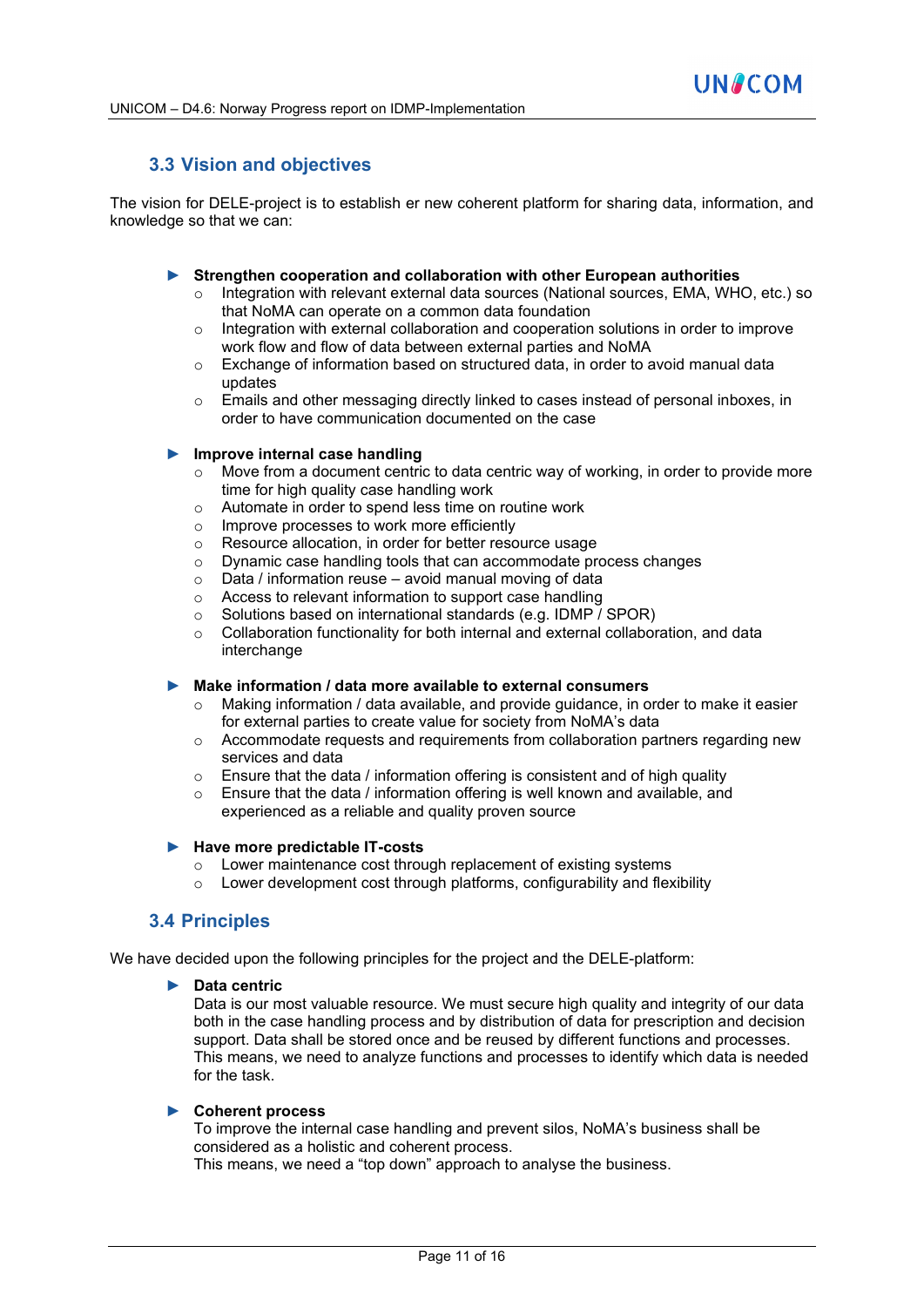#### ► **Reuse of components**

To secure more predictable IT-costs, similar functionality shall be developed once and reused by different functions. This means, we need to analyse and identify needs for common functionalities.

#### ► **Use of standards and open application interfaces**

To strengthen the collaboration with other Norwegian and European actors, we will synchronise the data. Data shall not be copied or moved manually. This means integration must be automated and based on international standards and open application interfaces.

### **3.5 Standards**

The SAFEST project establishes services for distributing data based on standard formats. The core of SAFEST is data based on IDMP, transformed from the existing legacy system Athene. SAFEST distributes data based on the FHIR standard.

A core part of the DELE project is implementing the IDMP standard as basis for NoMA's systems. The project will take advantage of the work already done in the SAFEST projects, both with regards to transformation from existing legacy systems and implementation of IDMP.

The DELE project will integrate with SPOR, and in compatibility with SPOR data models.

- The new Actor module will be compatible with OMS (IDMP)
- The new Referentials module will be compatible with RMS
- ► The new Medicines product module will be compatible with PMS and SMS (IDMP)

DELE will also accommodate standard referential data according to needs (I.e. SNOMED, ATC etc.)

## **3.6 Overall solution architecture for DELE**

The overall architecture is designed to ensure flexibility and functionality to accommodate NoMA's architectural principles described above.



**Figure 4.** The overall architecture for the DELE platform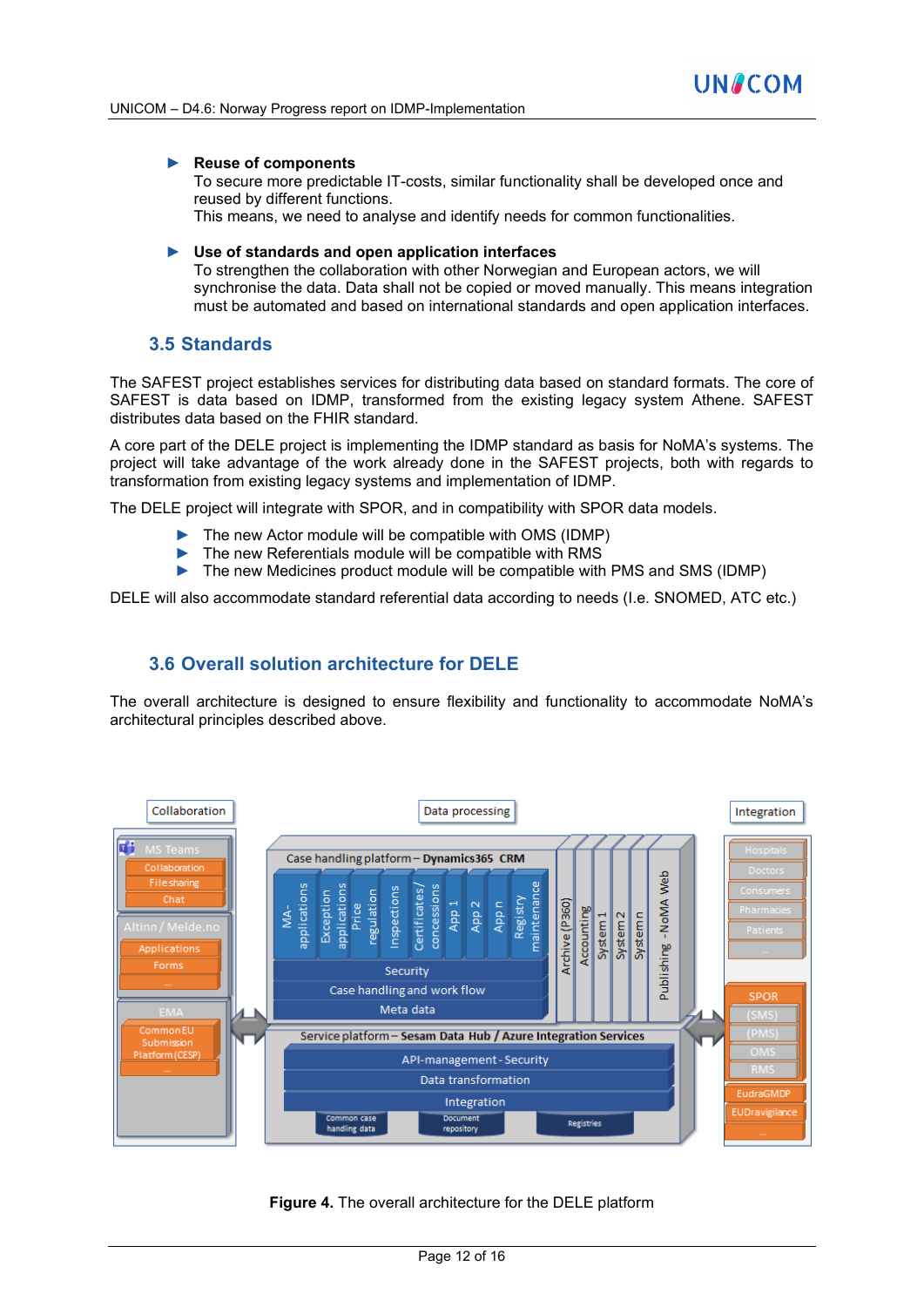The main components of the architecture are:

#### ► **Dynamics 365 CRM**

Dynamics 365 CRM provides functionality that covers many areas of basic functional needs for case handling, process support, task administration, document handling etc. The platform is highly configurable, and thus enables flexibility to accommodate new and changed needs. Tight integration with commonly used office products and collaboration solutions provides essential support for case handling work.

#### ► **Sesam Data Hub**

In addition to providing a master data cache for internal systems, the Sesam Data Hub provides configurable functionality for handling the flow of data between NoMA and external data producers and consumers. Data from external sources can be merged with data from internal sources, transformed to standard formats (IDMP) and presented to both internal and external sources.

#### ► **Azure Integration Services**

Azure Integration Services comprises the necessary functionality to handle integration both internally and externally. Core functionality comprises:

- o API Management, including security, traffic management and developer portal<br>collections for implementing integration applications for data processing and
- Logic Apps for implementing integration applications for data processing and integration process support
- $\circ$  Service Bus for message-based integrations and interactions  $\circ$  Event Grid for event-based integrations and interactions
- Event Grid for event-based integrations and interactions

## **3.7 Roadmap**

The DELE roadmap is divided in two phases.

In the first phase we focus on developing solutions on the new system platform, that replaces existing systems. Included in this phase is the replacement of the existing solution for handling medicinal product data, with a new IDMP-based solution.

The second phase of DELE is aimed at extending the solutions to also cover functional areas and processes that do not have specific system support.

The details of the DELE roadmap are still to be decided.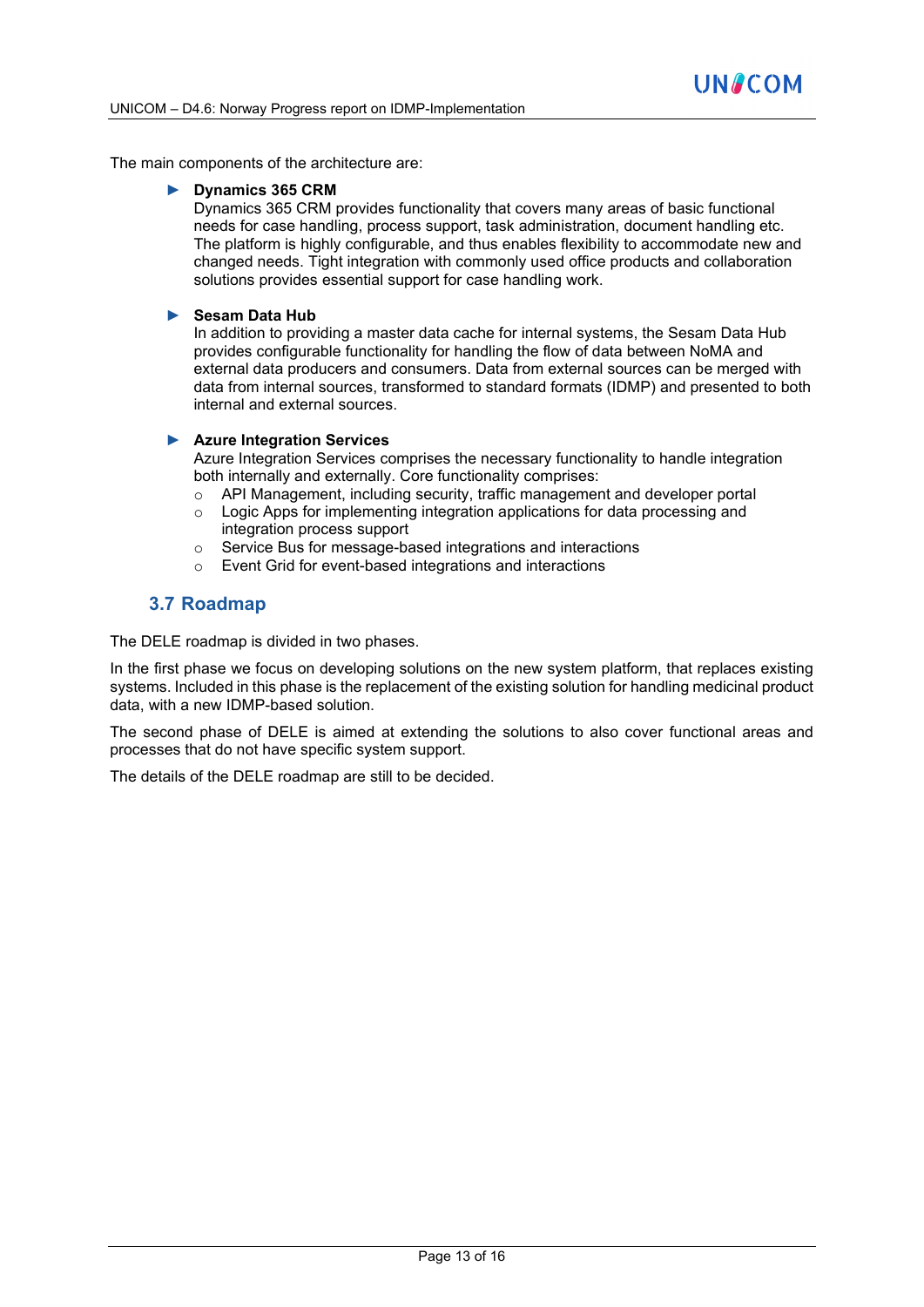## **4 Status**

## **4.1Status electronic application form**

NOMA is participating in WP3 and will make necessary adjustments in internal systems to accommodate new data to be included in the electronic application forms (eAF). Data from the current eAFs are used to populate an existing system in a semi-automatic process. For other types of applications, data from a national register are used for automated processes.

## **4.2 Status Register of actors (NoMA's OMS)**

A new, centralised register of actors will be established as part of the DELE-project.

Data about external actors/contacts, such as name and postal address, are maintained in several IT systems and Excel sheets today, with a considerable degree of manual registration. A preliminary analysis of current systems, data content and data flows have been completed, and the design phase for the new registry has started. Initially, the focus will be on core data for companies and organisations, not individual contact persons, but the scope will be expanded as the project develops. Integration with OMS and Norwegian national registers will be established for automatic updates in order to improve data quality and achieve more efficient work processes.

## **4.3 Status Referentials (NoMA's RMS)**

There is a local system for management of Referentials. This includes both lists mapped to SPOR and local lists for national or internal use.

The plan is that updates in any List in Referentials we use, is to be automated in a new system. As of today, update is performed manually on a regular basis. When translation does not exist, there is a system of whom to involve and how to translate.

## **4.3.1 Pharmaceutical dose form**

In Athene (NoMA's current medicinal product register) we have the approved Pharmaceutical dose form, as approved in point 1 in the SmPC. Hence the term list is a mix of Combined terms, Combined pharmaceutical dose forms and Pharmaceutical dose forms. We have implemented a change in Athene to mark which terms in the existing list that belongs to which of these three term lists from RMS/EDQM.

There are written rules/specifications to transform this one list to three separate lists. The resulting lists in SAFEST will then be harmonized with RMS. This will be implemented during 2021.

## • **Other Referentials**

Several other lists are mapped to SPOR, e.g. Administration route and Units of measurement.

## **4.4 Status Substances (NoMA's SMS)**

NoMA has had an expert in the SMS group for some years, and also the same person has been part of the EU-SRS POC project since the beginning, WP2 – Unicom.

This expert is the main responsible person for the approval of substances done according to the IDMP rules.

A local Substance database is in Athene as a separate module. The database has been cleansed internally over the past 2-3 years, this is of correct spelling and deprecating errors and duplicates. Any substance to be used in a product must be validated and approved before any MA is given. Editing a substance is done by documenting information in official databases if possible. IDMP categories are added, and so is also ID's that are found. The substances are put in a hierarchy if there is one.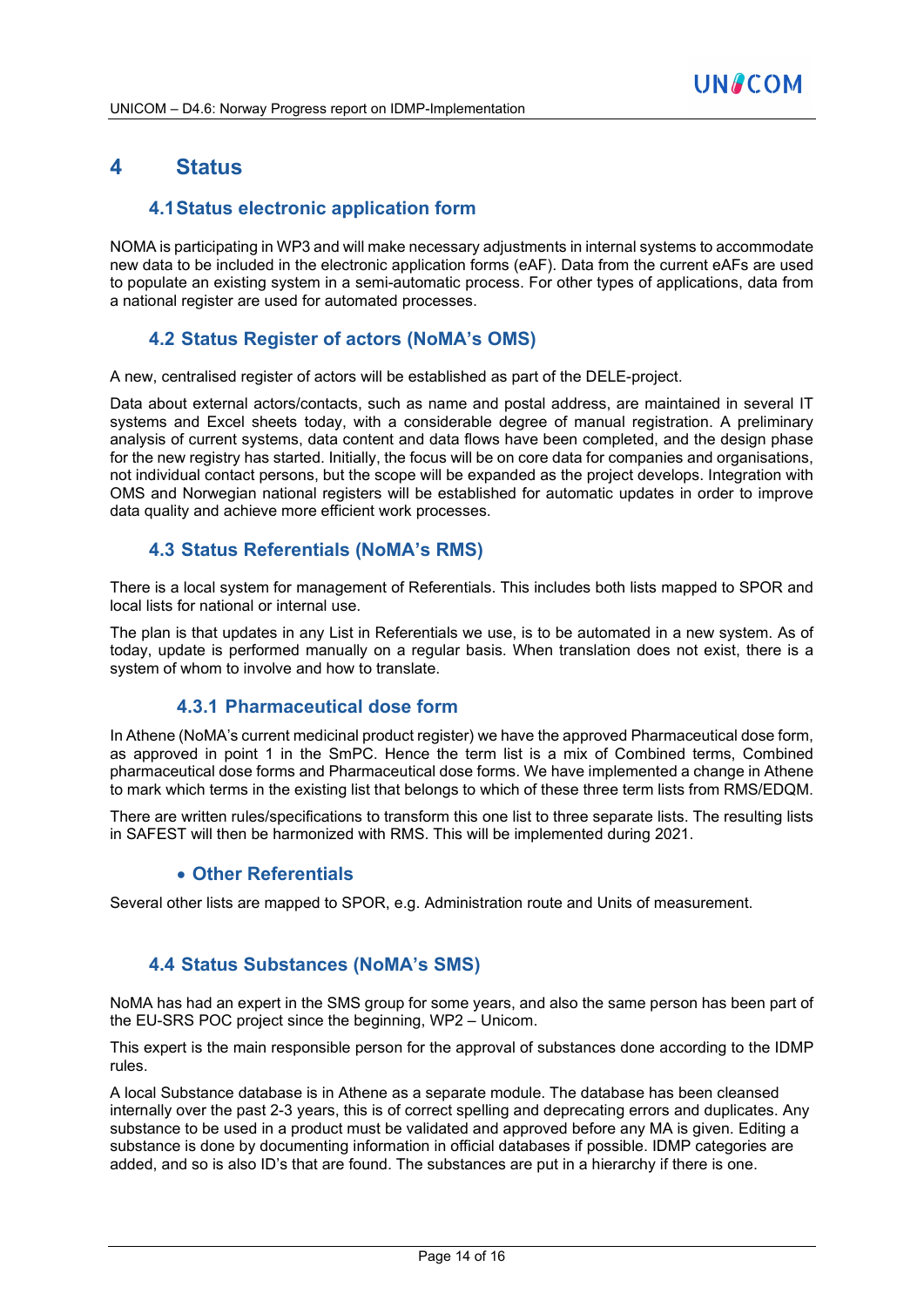The database was changed recently with the possibility to add different ID's, EUTCT code from SPOR, UNII code from US, and Snomed ID. Moreover, if the substance is a monograph in Ph.Eur, the Number has to be added along with Approved Ph.Eur.

The database is used for all kind of substances and it does not differ in human/veterinary, except for those from the Ph.Eur, which are defined as such.

There is an ongoing work for the future system and a new database for substances. The use of EU-SRS/SMS are vital for eAF and pharmacovigilance. There is a need for new entities to the different substances, e.g. synonyms and link to the ATC-codes only as examples from a long list.

## **4.5 Status Products (NoMA's PMS)**

More than 40 medicinal products were modelled according to the IDMP standard. This work was done in coherence with the data pilot in the SPOR programme.

A comparison of the models and the data in our current system, Athene, was performed.

The following aspects were found that we had to address in order to transform the data to IDMP.

- Packaging hierarchy
- Reference strength
- Presentation/concentration strength
- Unit of presentation
- Pharmaceutical dose form

## **4.5.1 Packaging**

To transform the data for packaging we made rules based on the way most packages was stored in our database. A lot of packages have been corrected to fit these rules. Ex. a package of "vial 3 units" is corrected to inform about the content in the vial, "vial 3\*0,5 ml". By the end of 2020 most packages were transformed correctly into IDMP packaging hierarchy.

In the existing delivery to the Norwegian healthcare, we provide an ID for the smallest unit in a package. This may be a vial, a syringe or a tablet. The IDMP class Manufactured Item has been chosen to store this ID in our new delivery from the SAFEST project. Because tablets do not have an inner packaging for each tablet, we have chosen to store the number of tablets in a box/blister in the table between the Manufactured Item and the Packaged Medicinal Product. This was inspired from the work done in the SPOR data pilot.

## **4.5.2 Reference strength and basis of strength substance**

We have the active substance as a hierarchy in our system but it lacks the reference strength and the basis of strength substance.

A new field for the BoSS (Basis of Strength Substance) was implemented in Athene and this information has been supplemented for most medicinal products. This was done as a preparation to transform the strength of the products to the new database where the reference strength will be stored according to IDMP format.

## **4.5.3 Strength pr concentration/presentation in Manufactured Item vs. Pharmaceutical product**

The strength is stored in the way it is approved in the procedures. We have experienced a demand from the heath sector that they may need both the presentation strength and the concentration strength for most liquid preparations. For medicinal products with a transformation from the Manufactured Item to the Pharmaceutical product there is also different way to give the strength.

To transform the data from Athene to the correct place in IDMP we need a quite complex structure of rules. These rules are written but not yet implemented. This will be done throughout 2021.